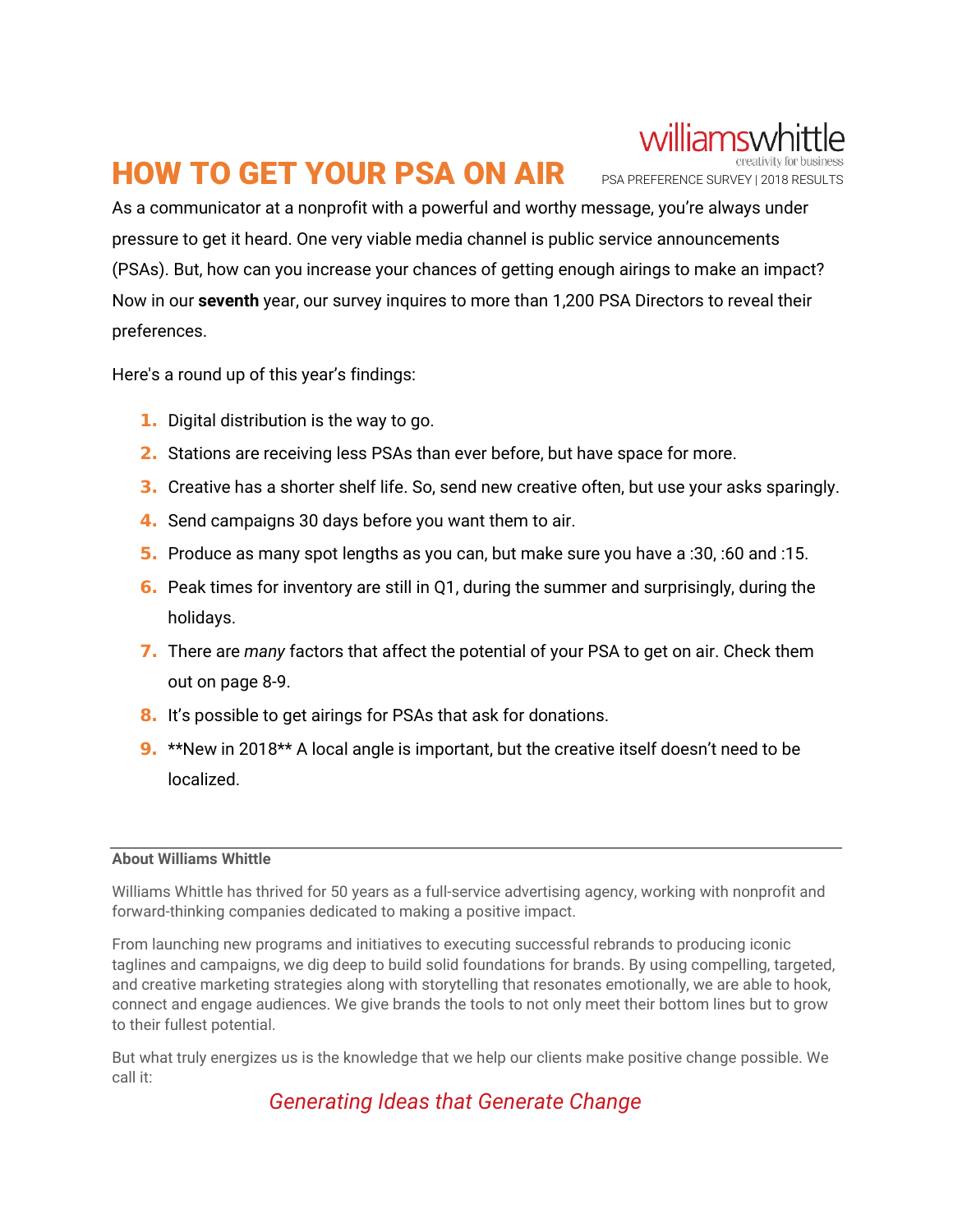# **1 Digital is the way to go.**

We finally hit the summit - all stations are asking for digital copies of your PSA. So, save yourself money (and the environment) and send it digitally.

### GRAPH A

On which format do you prefer to receive a PSA? Answer "digital."



**WW INSIGHT Going digital it easier for more nonprofits to afford to distribute a PSA, but it doesn't mean you should shy away from using the mail to remind them about your need for airings.**

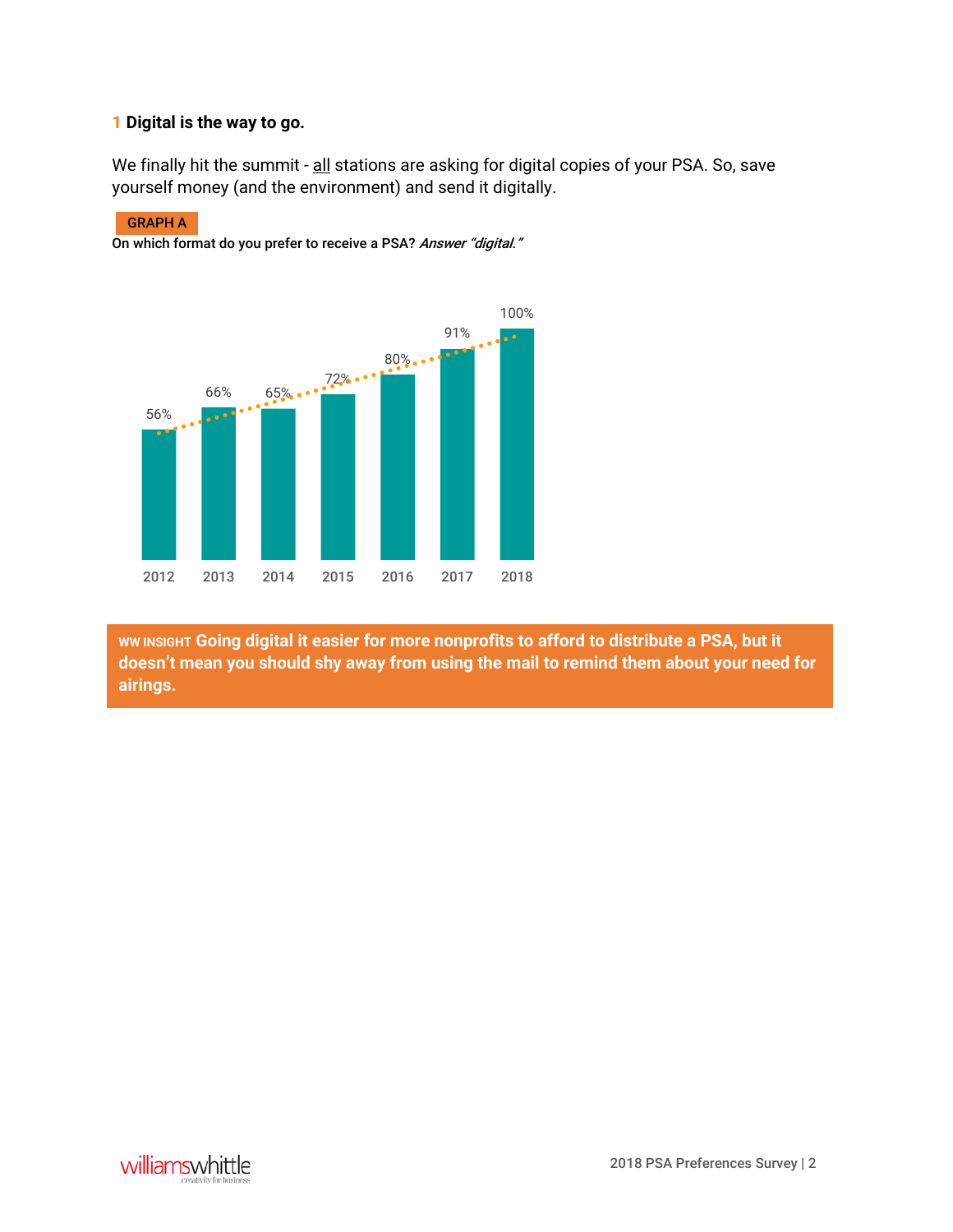# **2 Stations are receiving less PSAs than ever before, but have space for more.**

Nearly half of all stations tell us that they receive less than 10 PSAs per week. This trend can be confirmed by Nielsen data – the number of PSA campaigns tracked on air has been significantly reduced in the past year. **SEE GRAPH C**

### GRAPH B

How many PSAs do you receive per week? vs. How many different PSAs does your station run per week?



**WW INSIGHT While there are less competitors in the PSA space, there is still stiff competition. You'll need to pay attention to what appeals to PSA Directors to ensure you stay top of mind.**

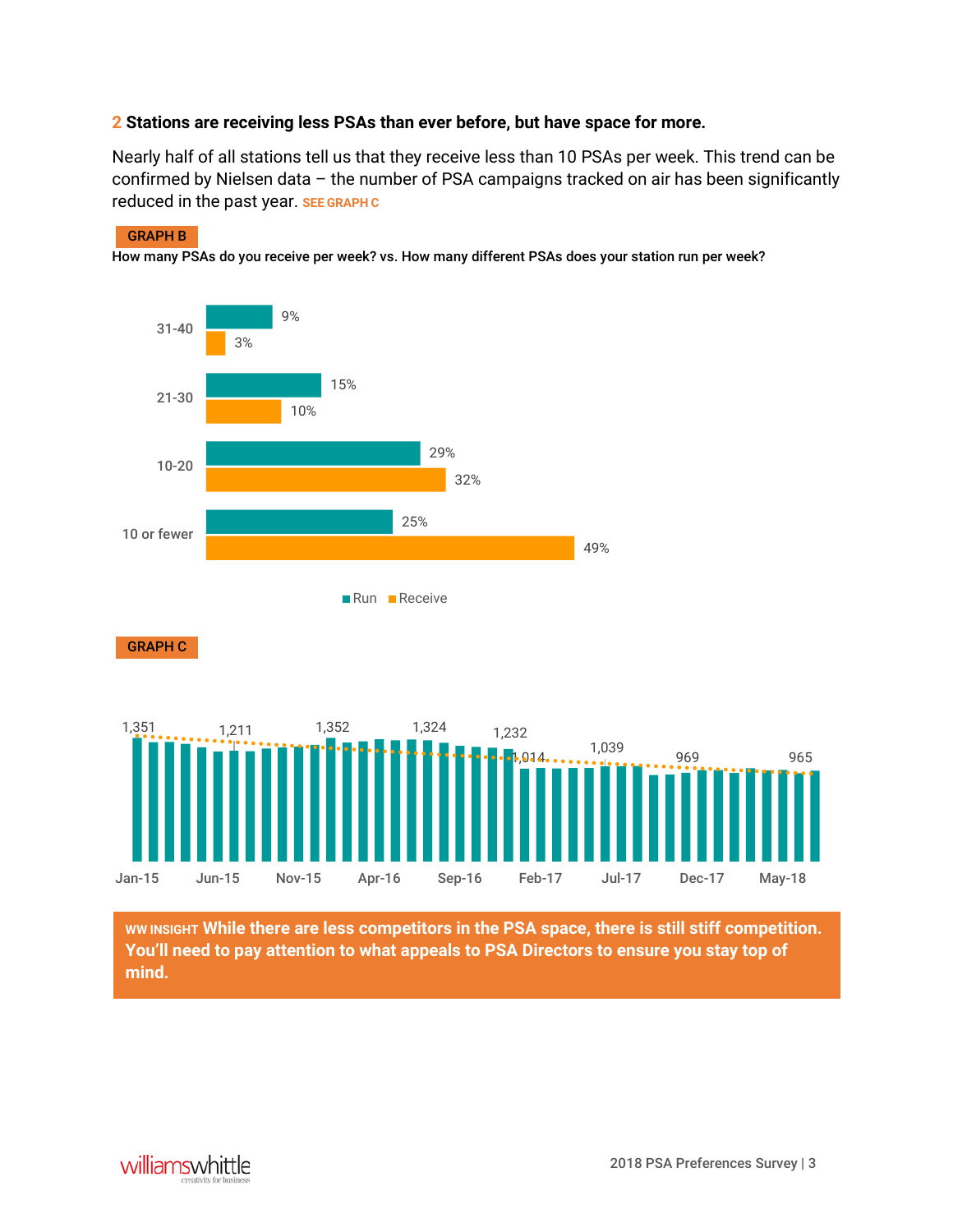# **3 Send new creative often, but use your asks sparingly.**

Stations want new creative more often, with almost 20% wanting new creative every month and almost half wanting new creative every quarter. **SEE GRAPH D** And while they want to keep their stations' creative fresh, 30% indicate that "2" or "3" requests to air a PSA per year would be too much. Don't get discouraged though, the majority say they don't mind being asked, they might not have the space. **SEE GRAPH E**



GRAPH E

How many PSA asks from one nonprofit is too much in one year?



**WW INSIGHT You'll need to find different ways to keep your message "new" even if you don't have new creative. And when you do, be sure to keep your asks specific and timely.**

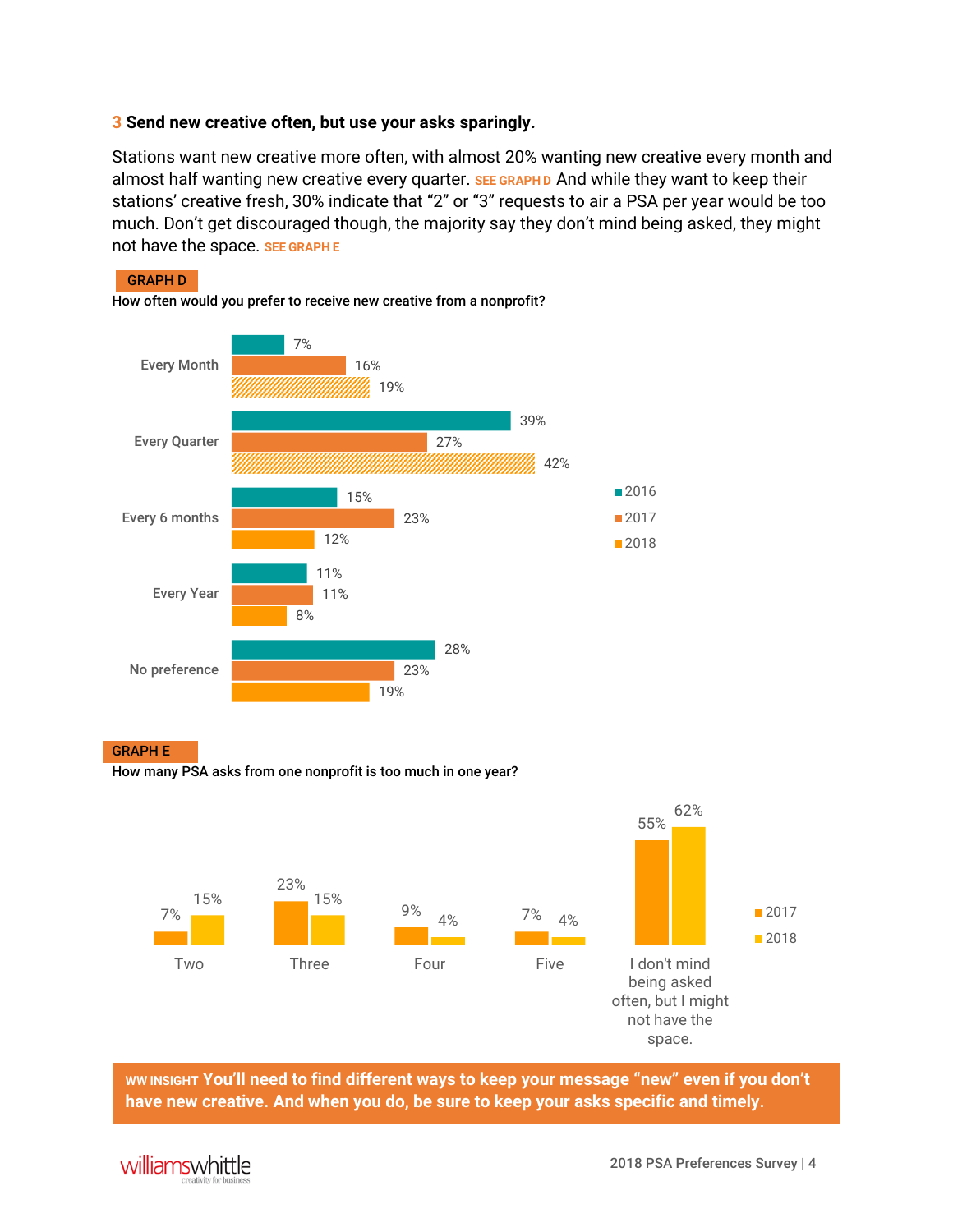# **4 Campaigns have a shorter shelf life.**

Most stations are still saying that they will air a campaign indefinitely, but if they had to commit to a timeframe, it would air for 3-6 months. This is much shorter than last year's majority answer at 9-12 months and lines up with the responses on the previous page as to how often stations prefer new creative (every quarter). **SEE GRAPH F** And that want you to send PSA materials **a month before you want them to air**. **SEE GRAPH G**

### How long will you/can you keep a PSA in rotation? 5% 7% 12% 12% 8% 8% 13% ///////////////////////////////<br>29% Less than 1 month 1 month 1-3 months 3-6 months



### GRAPH G

GRAPH F

If you accept PSAs that have a specific time for airing, how far in advance would you like to receive materials?



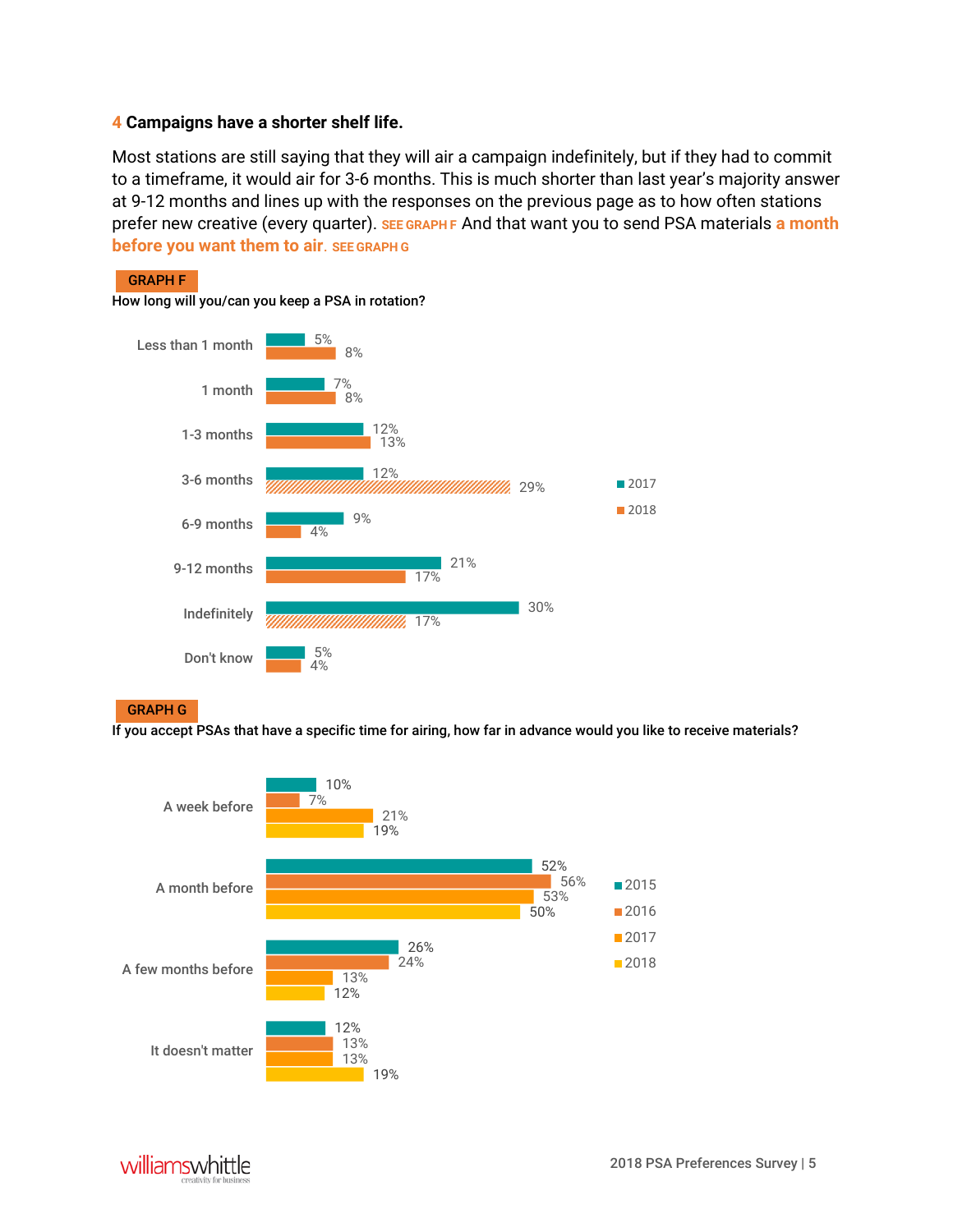# **5 Produce as many spot lengths as you can, but make sure you have a :30, :60 and :15.**

The types of spots lengths stations prefer have not changed since we began asking in 2014. The more options you provide, the more likely your PSA will get on air. **Sixty-second, thirtysecond and fifteen-second spots are "staples"** with the ten-second seeing significant preference. **SEE GRAPH H**

GRAPH H

What PSA lengths do you prefer?



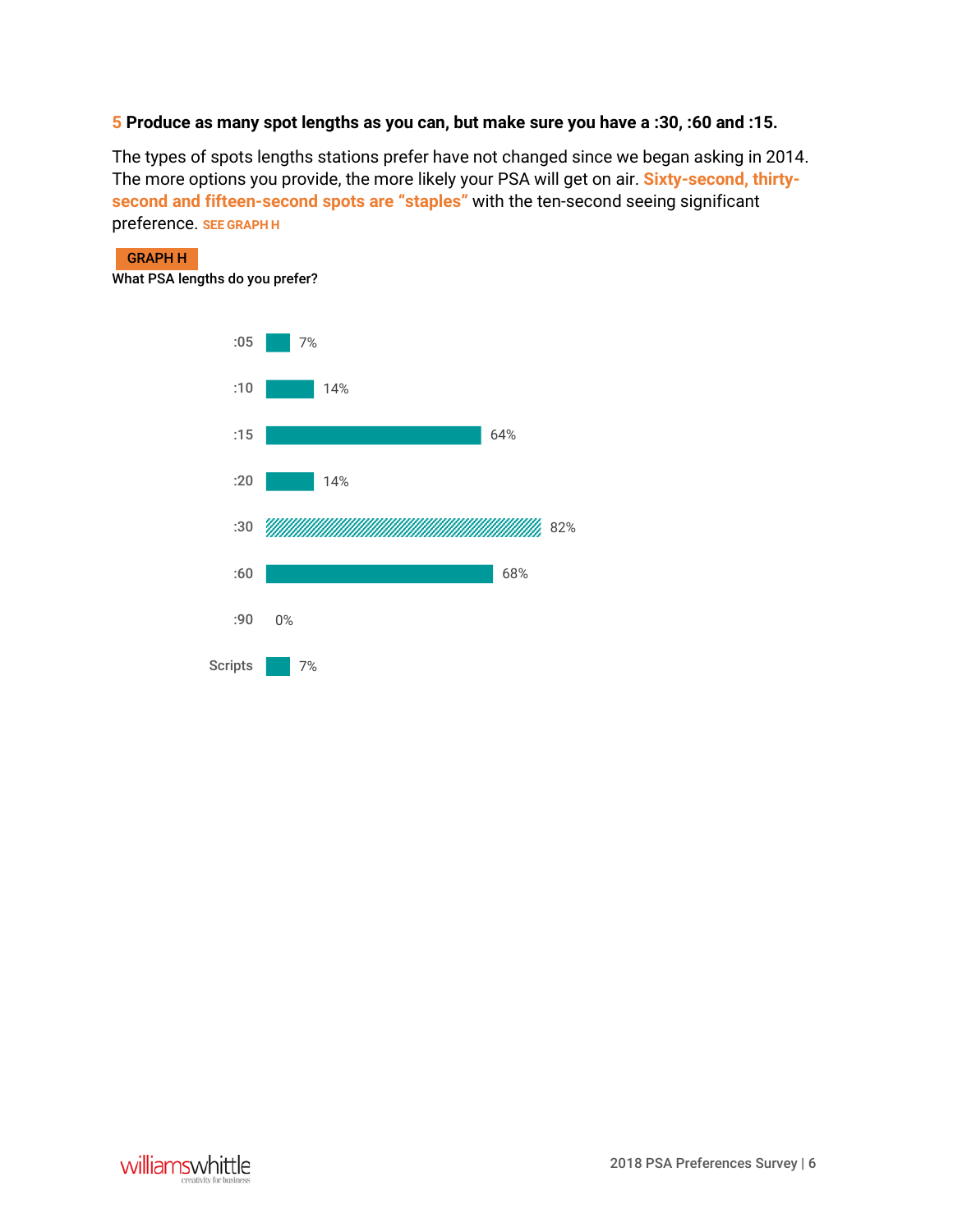# **6 Peak times for inventory are still in Q1, during the summer and surprisingly, during the holidays.**

The most popular months with the most airtime inventory for PSAs have been January and February. But, PSA Directors are also telling us that July and December are open, too. **SEE GRAPH I**

#### 12% 4% 0% 0% 12% 19% 12% 0% 4% 4% 12% 12% 11% 5% 3% 3% 16% 29% 21% 8% 8% 11% 13% 24% 16% 6% 3% 6% 15% 19% 10% 3% 7% 13% 23% 41% December November October September August July June May April March February January ■2016 ■2017 ■2018

GRAPH I

In which months do you have the most airtime inventory for PSAs?

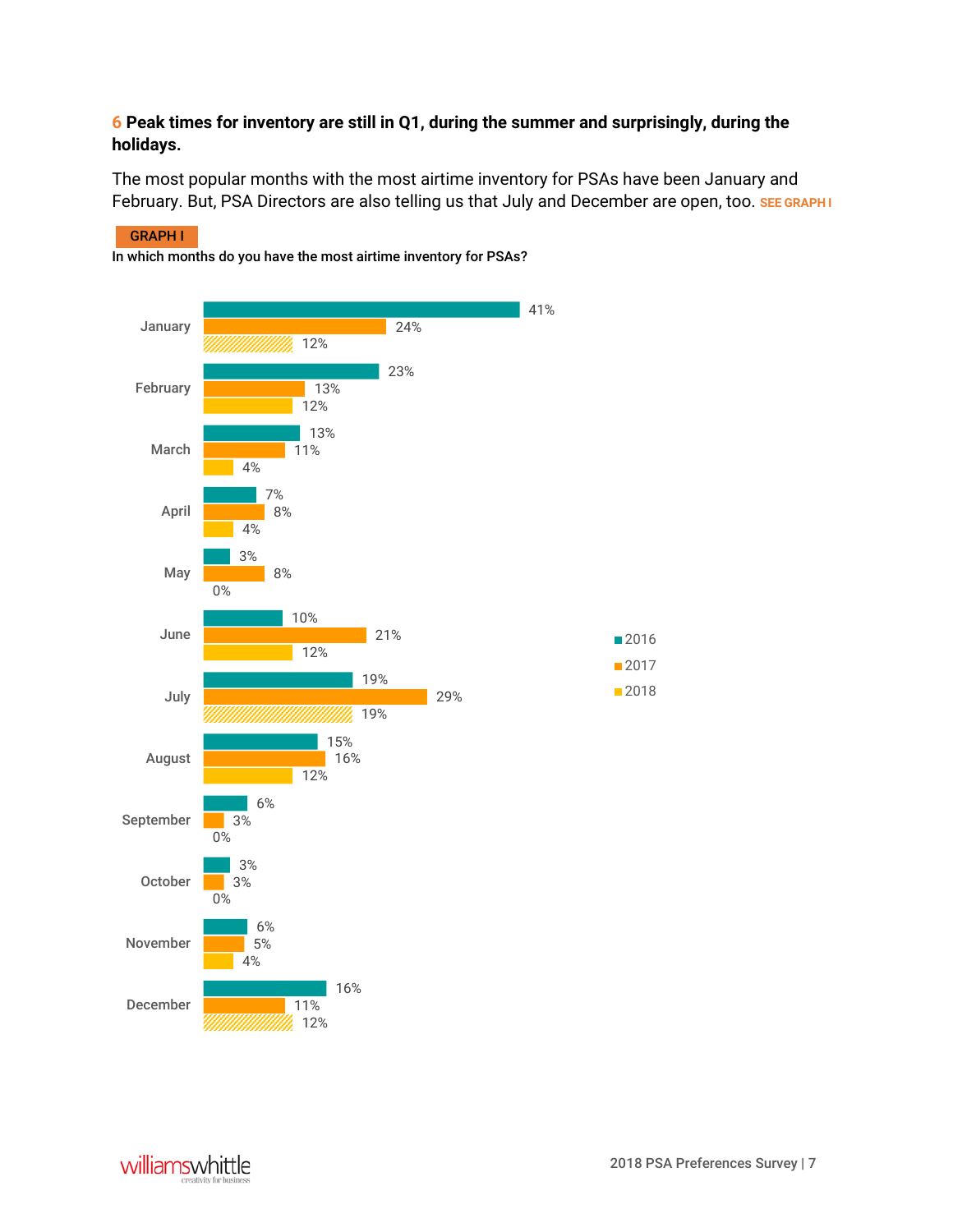# **7 There are many factors that affect the potential of your PSA to get on air.**

Since we've been asking "How does the use of a celebrity in the PSA have an impact on your decision to air?" in 2013, every year more than 70% of stations have told us that it "doesn't matter either way." Same with the question "During holidays, do you prefer PSAs that incorporate a holiday message?" More than 50% of stations say that "it doesn't matter."

When asked "Does paying for some spots to run affect your ability to also run it as a PSA?" most PSA Directors are still saying "no." **SEE GRAPH J**

Year after year PSA Directors have told us the most important qualities of a PSA campaign are a local angle, the creative quality of the spot and whether there is well-executed messaging. **SEE GRAPH K**

And a new question in this year's survey is asking station's who makes the decision on whether a PSA makes it on air? **SEE GRAPH L**

### **SEE GRAPH J**

### GRAPH J

Does a paying for some spots to run affect your ability to also run it as a PSA?



**WW INSIGHT For nonprofits that have a paid media budget – you can pay for a flight of advertising and supplement it with PSAs. And don't forget when you're negotiating that media spend to include PSAs as a guaranteed value add.**

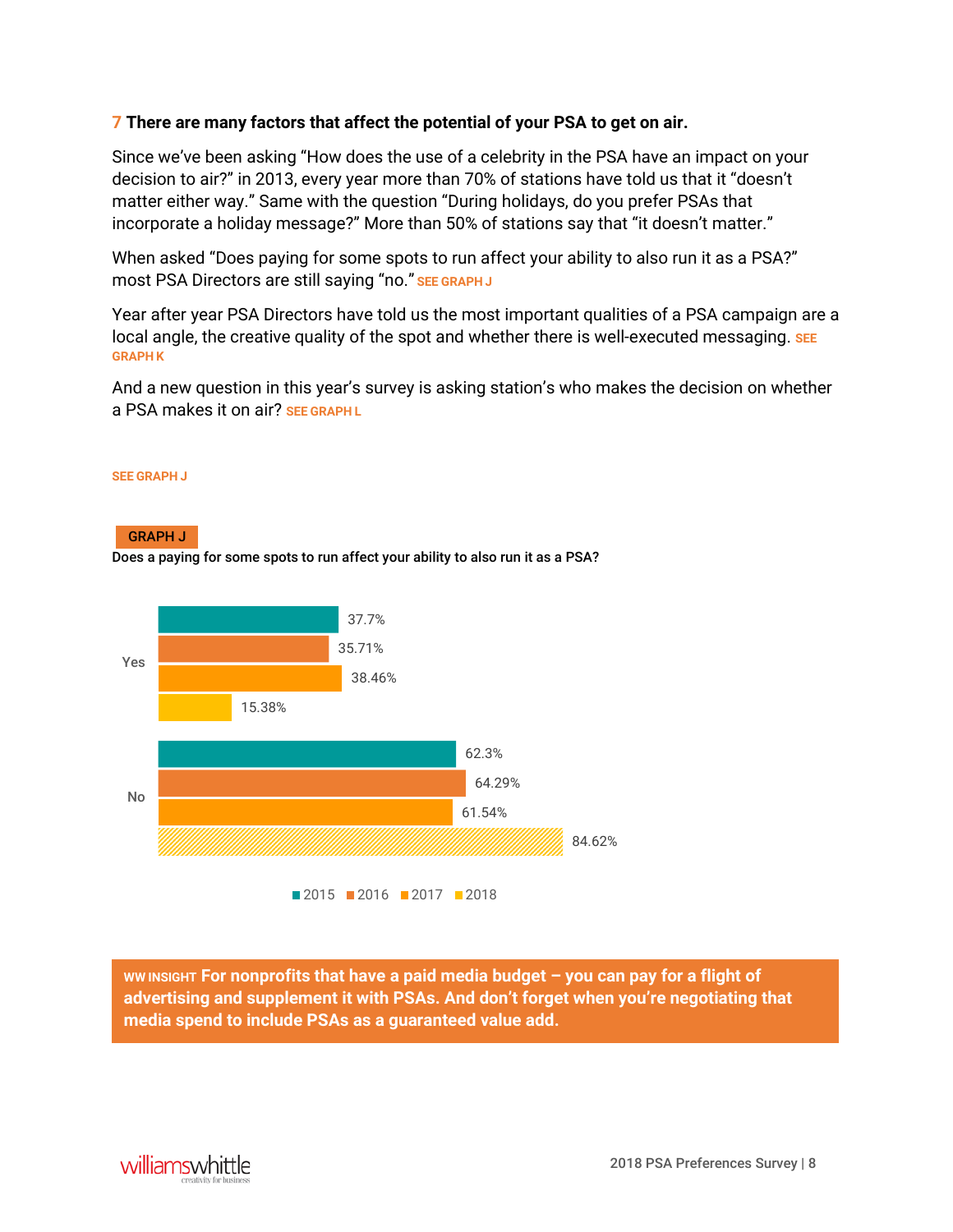

What factors contribute to your decision to air a PSA?



### GRAPH L

### What determines whether a PSA makes it on air?



Here are some of the "Other" responses:

- Simply based on when it was sent (we require two weeks ahead of time), and whether there is room.
- Must be well-produced. Dry PSAs tend to get rejected.
- Quality of production is key and timing must be on
- Also depends on what we're committed to locally; we have a large number of established partnerships with local non-profits

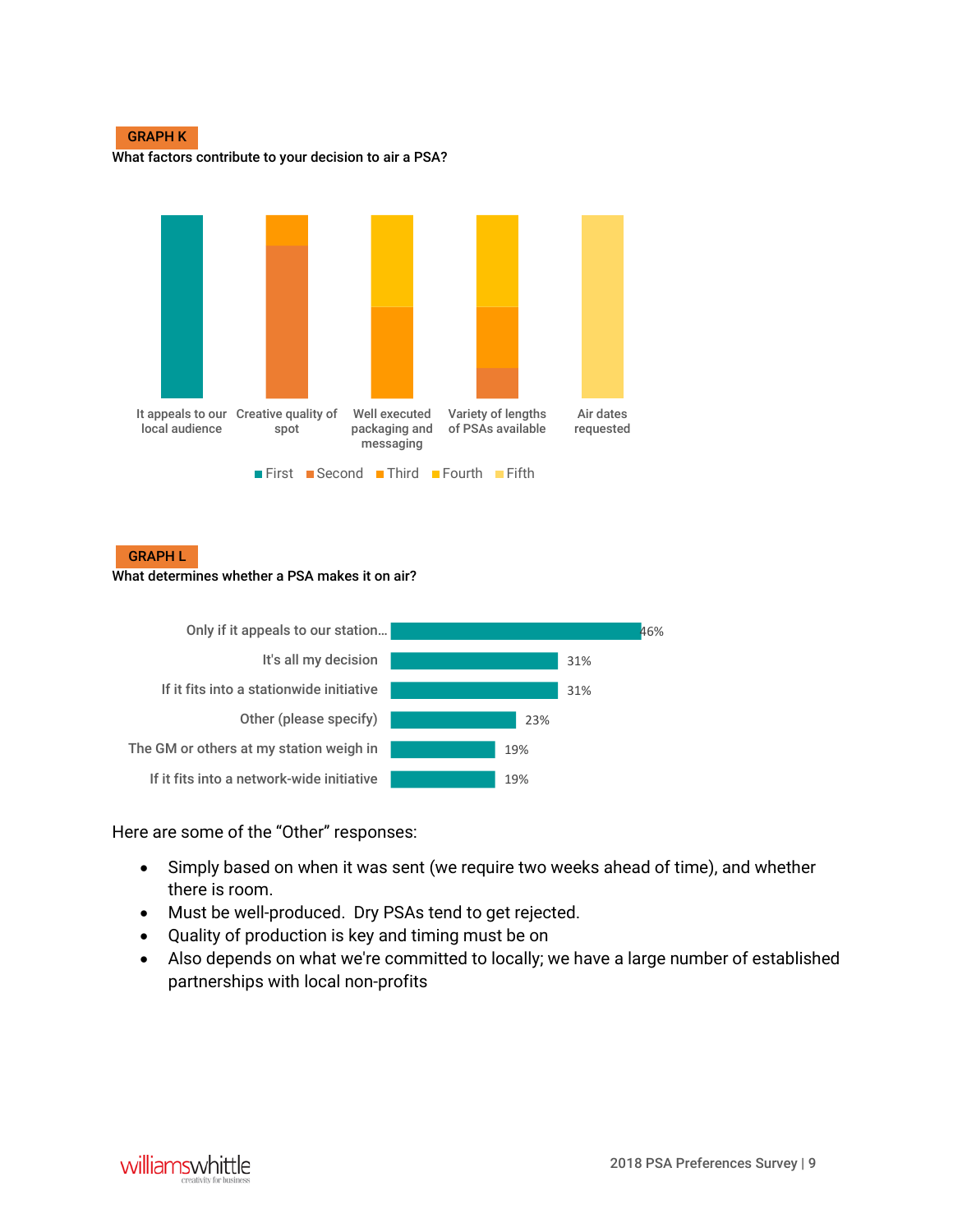# **8 It's true! You** *may* **get some airings for PSAs that ask for donations.**

Traditionally, PSAs can't include an ask for donations. But, when we asked PSA Directors to tell us their preference, **the majority said "it depends." SEE GRAPH L**

### GRAPH M

Will you air a spot that directly asks for donations?





When asked to elaborate, here are some of the responses:

- Depends on whether it has a local connection, or whether simply there is space to fill.
- Depends on the nature of asking.
- Must be 501c3 and wording must be reviewed by manager.
- All PSAs we air are entirely based on content/cause, not dependent on donation etc.
- Will evaluate the organization requesting donations; sometimes the station is supporting a local chapter and will not double up with a national spot for the same organization.

**WW INSIGHT Keep in mind that most of the stations that will consider a PSA that asks a viewer for donations are local (not national networks) and usually not in the top markets. Compare the markets where your nonprofit gets the most donations and see if it's worth a shot in producing an alternate spot.**